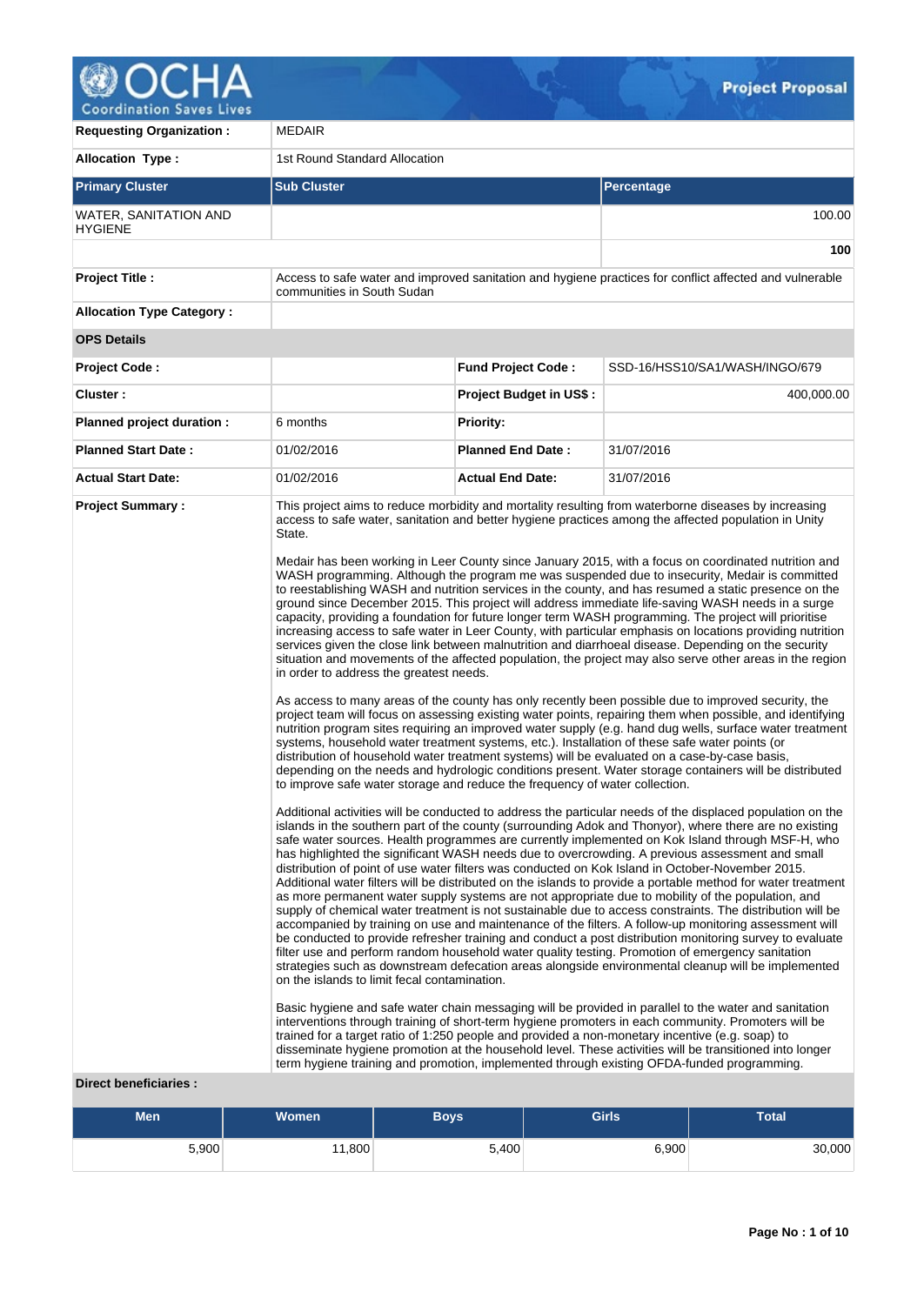## **Other Beneficiaries :**

| <b>Beneficiary name</b>          | <b>Men</b> | Women | <b>Boys</b> | <b>Girls</b> | <b>Total</b> |
|----------------------------------|------------|-------|-------------|--------------|--------------|
| Children under 5                 | 0          | n     | 0           | 0            | $\Omega$     |
| <b>Indirect Beneficiaries:</b>   |            |       |             |              |              |
| <b>Catchment Population:</b>     |            |       |             |              |              |
| il talendik allanattan atoatan d |            |       |             |              |              |

#### **Link with allocation strategy :**

This project contributes to prioritised lifesaving emergency WASH interventions in a frontline Level 1 Location. Leer County has been cut-off from aid during the past year due to insecurity which has exacerbated the significant pre-existing WASH needs in the area where there are large numbers of displaced people. The project will focus on addressing the immediate emergency needs for safe water supply among the affected population. The WASH interventions will be conducted throughout Leer County and the surrounding region, depending on security and movement of the affected population. A priority will be placed on locations with high malnutrition rates where Medair is providing nutrition programmes. In this way, the WASH interventions of this project will serve to strengthen and complement Medair's existing nutrition interventions in a coordinated response.

#### **Sub-Grants to Implementing Partners :**

| <b>Partner Name</b>                                   | <b>Partner Type</b> | <b>Budget in US\$</b>       |  |  |  |  |
|-------------------------------------------------------|---------------------|-----------------------------|--|--|--|--|
|                                                       |                     |                             |  |  |  |  |
| Other funding secured for the same project (to date): |                     |                             |  |  |  |  |
| <b>Other Funding Source</b>                           |                     | <b>Other Funding Amount</b> |  |  |  |  |
|                                                       |                     |                             |  |  |  |  |

# **Organization focal point :**

| <b>Name</b>     | Title                               | <b>Email</b>                  | <b>Phone</b>    |
|-----------------|-------------------------------------|-------------------------------|-----------------|
|                 |                                     |                               |                 |
| Anne Reitsema   | <b>Country Director</b>             | cd-southsudan@medair.org      | +211 924 143746 |
| Caroline Boyd   | <b>Head of Country</b><br>Programme | caroline.boyd@medair.org      | +41 21 694 8475 |
| Shannon Holding | <b>WASH Advisor</b>                 | washadvisor-sds@medair.org    | +211 914 276317 |
| Louise Damant   | Programme Funding<br>Manager        | funding-southsudan@medair.org | +211 927 058148 |

# **BACKGROUND**

#### **1. Humanitarian context analysis**

Leer County is located in southern Unity state and has been a frontline for the recent conflict in South Sudan. Fighting in Leer and neighbouring counties resulted in widespread damage to infrastructure and destruction of livelihoods in both rural and urban areas, leading to critical food insecurity. Since April 2015 there has been significant population displacement within Leer County, in many cases resulting in communities moving further into the bush and deep hiding places. This has led to a severely diminishing humanitarian situation.

Due to the ongoing conflict and mass displacement, population figures are uncertain. However, recent assessments have identified significant WASH needs alongside high rates of malnutrition throughout Leer County. Although food security presents a primary concern for the affected population, access to safe drinking water is insufficient (due to disrepair, damage, or lack of protected water source) resulting in many people collecting water from open surface sources such as swamps. In addition, the affected population lacks appropriate water containers which limit the volumes that can be collected at a given time, thus increasing the number of trips for collection and elevating risk to those collecting the water (generally women and girls). Lack of containers also results in unsafe water storage, disrupting the safe water chain.

Many people have fled the region, while those who remained have been displaced multiple times and are in hiding places across the county, such as the islands surrounding Adok and Thonyor. There are no boreholes or safe water supply on the islands so people collect water from the swamp. In some cases (e.g. Kok Island), there is limited space for the large flux of population, resulting in a congested environment which presents a significant sanitation risk due to the proximity of open defecation to the water source.

#### **2. Needs assessment**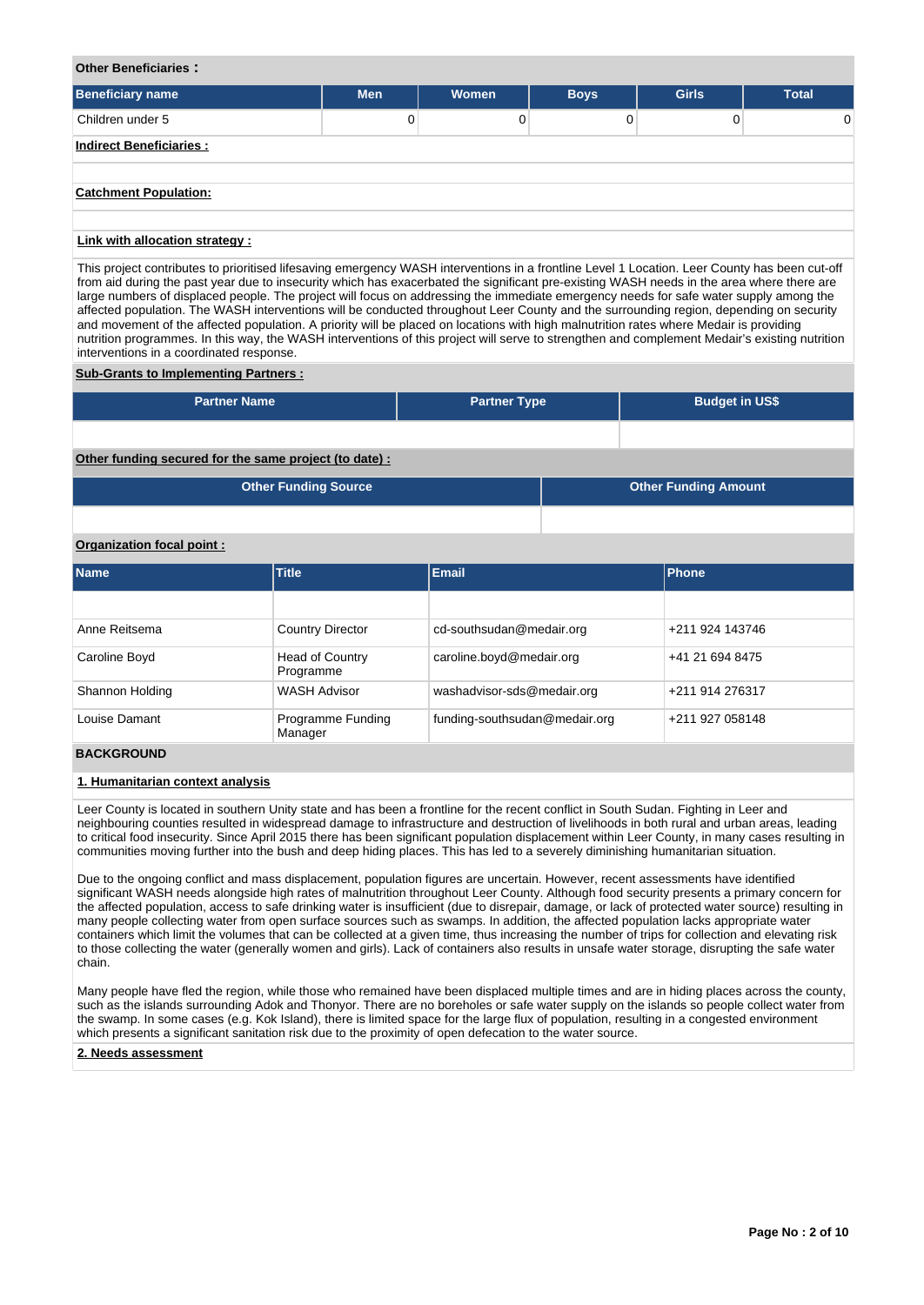Due to the recent conflict, there is limited data available characterizing the WASH needs in the region. Medair participated in an interagency emergency response in early December 2015 which gathered some preliminary data. This assessment showed emergency levels of malnutrition and food insecurity alongside significant WASH needs. Open defecation is widely practiced and there are very few latrines present. Many households lacked appropriate water containers and soap was not present, although most people in focus group discussions demonstrated previous hygiene knowledge (e.g. critical hand washing times). Medair's static WASH team has assessed boreholes in the main communities (Leer, Adok, Thonyor, Pilling, Gandor, Padeah, Guat) and identified many water points requiring rehabilitation (including hand-pump repairs and critical apron damage). Based on an assessment completed by UNIDO in 2013, there were approximately 87 boreholes in Leer County (66 of which were functioning at the time), with several communities not having an improved water source. The number of functioning boreholes appears to be much lower now, with the currently functioning boreholes supporting large geographic areas (e.g. Guat). Medair assessments on the islands indicate that swamp water is the only water source used with no additional treatment. As the dry season continues and ephemeral areas begin to dry up, it is likely to create additional pressure on water supply.

## **3. Description Of Beneficiaries**

Conflict affected women, men, girls and boys will be the main beneficiaries of this project. Current population figures for each location are not available, and are likely to change due to the continued mobility of the population as they seek safety and food. The total population for the county is estimated between 15,000 (NFI distribution list) to 30,000 (OCHA estimate) to 46,000 (food distribution list). With the potential for double-counting during distributions, it is unclear what the actual population is. Informal registrations are also available at the payam level for some of the islands off of Adok; however, the figures are likely to have changed significantly with population movement back to the mainland since September when the registration was completed. Medair will assess needs of the affected population through key informant interviews, focus group discussions and follow-up monitoring with representation of women, youth and the elderly. Medair works through existing local structures and builds their capacity including training of community water management committees, pump mechanics and hygiene promoters. Medair adheres to the Core Humanitarian Standards, and as a member of Humanitarian Accountability Partnership International (HAP-I), seeks to provide public information to the beneficiaries about the programmes provided through local government, community outreach and WASH promotion activities. Medair consults with local authorities, community leaders, and Rural Water Departments regarding decisions to commence, adapt or complete programs.

### **4. Grant Request Justification**

Medair has been providing multi-sectoral relief in South Sudan since 1992. Following identification of critical needs and gaps in WASH/Nutrition coverage within Leer County, Medair established a static base in Leer Town in January 2015. Nutrition programmes were established at 7 sites throughout the county, with complimentary WASH programmes planned at the same locations. Due to increasing insecurity, Medair relocated their team in May 2015; however, they continued to provide limited programming through short-term missions including distribution of emergency NFIs, water filters, and material support to local staff on the ground to continue basic health and nutrition services. Medair has been committed to serving the affected population in this region whenever security and access allowed and maintained regular contact with staff that provided key information on the situation. Since December 2015, Medair has resumed a static presence in Leer County and are rebuilding the WASH and nutrition programming. The static WASH programme in Leer County is co-funded largely through OFDA; this CHF allocation will enable Medair to respond to the immediate life-saving needs of the population in a surge capacity as longer term WASH programmes are reestablished.

#### **5. Complementarity**

This project allows Medair to address life-saving WASH needs for the affected population in Leer County as part of a multi-sectoral response. A specific focus is given to areas with high malnutrition rates, where Medair is operating nutrition clinics alongside health services. The project activities in these areas aim to improve WASH services for the whole community to reduce morbidity and mortality due to water-borne diseases and therefore, the project does not have a special focus on the individual households enrolled in the nutrition program. However, targeted health and hygiene messaging will be provided to those attending the nutrition clinics. Where it is not feasible to provide an improved water source in a community (i.e. hand dug well or rehabilitated borehole), water filters will be considered as an alternative. The filters will be provided alongside training with follow-up visits conducted to ensure proper use and maintenance. Medair NFI distributions will be coordinated to provide other needed household goods alongside the water storage containers distributed within this project.

#### **LOGICAL FRAMEWORK**

## **Overall project objective**

To reduce morbidity and mortality resulting from waterborne diseases by increasing access to safe water, sanitation and better hygiene practices among the affected population in South Sudan.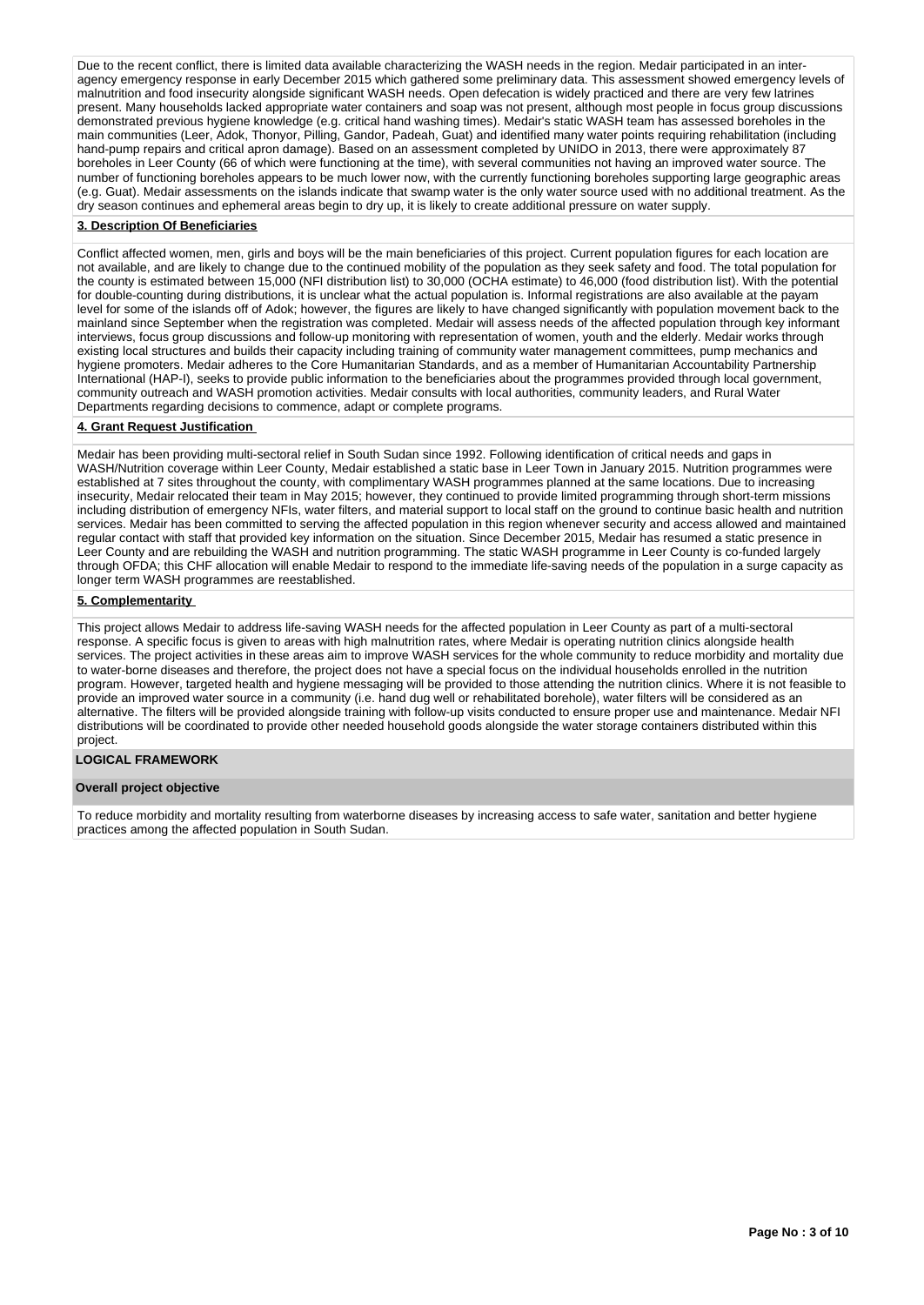| <b>WATER, SANITATION AND HYGIENE</b>                                                                                                                |                                                                                                                   |                                 |  |  |  |  |  |  |
|-----------------------------------------------------------------------------------------------------------------------------------------------------|-------------------------------------------------------------------------------------------------------------------|---------------------------------|--|--|--|--|--|--|
| <b>Cluster objectives</b>                                                                                                                           | <b>Strategic Response Plan (SRP) objectives</b>                                                                   | <b>Percentage of activities</b> |  |  |  |  |  |  |
| CO1: Affected populations have timely<br>access to safe and sufficient quantity of<br>water for drinking, domestic use and hygiene<br>(SPHERE)      | HRP 2016 SO1: Save lives and alleviate<br>suffering through safe access to services and<br>resources with dignity | 75                              |  |  |  |  |  |  |
| CO2: Affected populations are enabled to<br>practice safe excreta disposal with dignity in<br>a secure environment                                  | HRP 2016 SO1: Save lives and alleviate<br>suffering through safe access to services and<br>resources with dignity | 5                               |  |  |  |  |  |  |
| CO3: Affected populations have knowledge<br>and appropriate behaviors to prevent and<br>mitigate WASH related diseases and practice<br>good hygiene | HRP 2016 SO1: Save lives and alleviate<br>suffering through safe access to services and<br>resources with dignity | 20                              |  |  |  |  |  |  |

**Contribution to Cluster/Sector Objectives :** Objective 1: This project will contribute to Objective 1 by providing timely access to safe water for the affected population by rehabilitation of boreholes, provision of household water treatment systems, and the installation of appropriate water systems which could include, but are not limited to, surface water treatment systems and hand dug wells.

Objective 2: This project will contribute to Objective 2 by ensuring the affected populations are enabled to practice safe excreta disposal by promoting emergency sanitation strategies such as downstream defecation areas. These measures are implemented as an emergency solution on the islands, where other sanitation provisions are not possible due to space constraints and a shallow water table.

Objective 3: This project will contribute to Objective 3 by promoting improved hygiene practices in conjunction with water and sanitation provision to the affected population. Water supply interventions will be coupled with hygiene promotion efforts focused on key messages appropriate for the community, such as safe water storage and washing hands at critical times. Long-term comprehensive hygiene promotion will be conducted through an existing OFDA funded programme.

## **Outcome 1**

Increased access to life-saving WASH services for affected population

## **Output 1.1**

#### **Description**

Affected population provided with safe drinking water

# **Assumptions & Risks**

Locations planned for intervention are accessible and secure enough for Medair to operate and for beneficiaries to be present. Local leaders and authorities agree to Medair carrying out the planned activities. Medair retain or employ sufficient skilled WASH personnel. No very significant price increases.

## **Activities**

#### **Activity 1.1.1**

Assess existing water sources and repair hand pumps as necessary

## **Activity 1.1.2**

Install safe water supply in locations where appropriate, particularly nutrition programme sites

# **Activity 1.1.3**

Distribute household filters, alongside training on use, to affected population lacking existing safe water supply

### **Activity 1.1.4**

Conduct post-distribution monitoring survey, water quality testing and refresher training in locations where household filters distributed **Activity 1.1.5** 

Distribute water storage containers to affected population

## **Indicators**

|                                                           |                                                          |                                                                                                    | <b>End cycle beneficiaries</b> |              | End<br>cycle |                   |               |
|-----------------------------------------------------------|----------------------------------------------------------|----------------------------------------------------------------------------------------------------|--------------------------------|--------------|--------------|-------------------|---------------|
| Code                                                      | <b>Cluster</b>                                           | <b>Indicator</b>                                                                                   | <b>Men</b>                     | <b>Women</b> |              | <b>Boys</b> Girls | <b>Target</b> |
| Indicator 1.1.1                                           | <b>WATER, SANITATION</b><br>AND HYGIENE                  | Frontline # of new hand pumps/boreholes<br>constructed                                             |                                |              |              |                   |               |
|                                                           | <b>Means of Verification: Construction records</b>       |                                                                                                    |                                |              |              |                   |               |
| Indicator 1.1.2                                           | <b>WATER, SANITATION</b><br>AND HYGIENE                  | # of households receiving water storage<br>containers                                              |                                |              |              |                   | 3,500         |
|                                                           | <b>Means of Verification: Distribution records</b>       |                                                                                                    |                                |              |              |                   |               |
| Indicator 1.1.3                                           | <b>WATER, SANITATION</b><br>AND HYGIENE                  | Frontline # Number of emergency affected people<br>with access to improved water sources           | 4,230                          | 4,350        | 4,65<br>0    | 4,77<br>0         | 18,000        |
|                                                           | <b>Means of Verification:</b> Water point repair records |                                                                                                    |                                |              |              |                   |               |
| Indicator 1.1.4                                           | <b>WATER, SANITATION</b><br>AND HYGIENE                  | Frontline # of emergency affected people enabled<br>to practice safe water at the household level. | 2,820                          | 2,900        | 3,10         | 3,18<br>0         | 12,000        |
| <b>Means of Verification: Filter distribution records</b> |                                                          |                                                                                                    |                                |              |              |                   |               |
| Indicator 1.1.5                                           | <b>WATER, SANITATION</b><br><b>AND HYGIENE</b>           | Core Pipeline # of water treatment products<br>distributed                                         |                                |              |              |                   | 2,000         |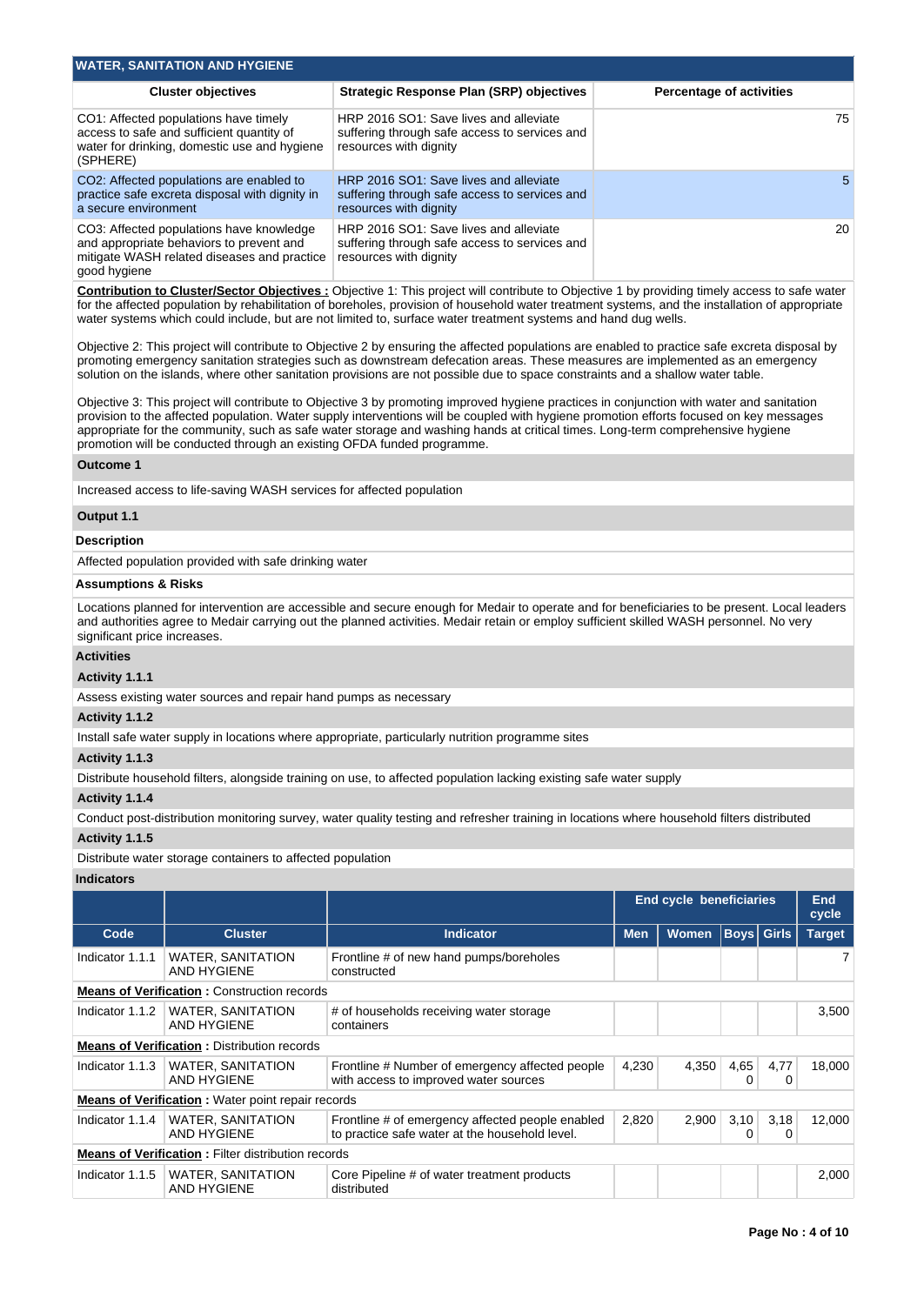# **Means of Verification :** distribution records

## **Output 1.2**

## **Description**

Emergency sanitation strategies implemented for affected population on islands.

# **Assumptions & Risks**

Locations planned for intervention are accessible and secure enough for Medair to operate and for beneficiaries to be present. Local leaders and authorities agree to Medair carrying out the planned activities. Medair retain or employ sufficient skilled WASH personnel. No very significant price increases.

# **Activities**

## **Activity 1.2.1**

Conduct focus group discussions and meet with community leaders to assess sanitation situation, needs and community intentions.

# **Activity 1.2.2**

Identify common water collection areas and current defecation practices.

## **Activity 1.2.3**

Determine boundaries of defecation area (inland and downstream of water collection areas).

#### **Activity 1.2.4**

Dig test-pits near shoreline and inland to determine water table depth and feasibility of potential latrine infrastructure such as shallow trench latrines.

#### **Indicators**

|                    |                                  |                                                                                                             | <b>End cycle beneficiaries</b> |              |     |                   | End<br>cycle  |
|--------------------|----------------------------------|-------------------------------------------------------------------------------------------------------------|--------------------------------|--------------|-----|-------------------|---------------|
| Code               | <b>Cluster</b>                   | <b>Indicator</b>                                                                                            | <b>Men</b>                     | <b>Women</b> |     | <b>Boys</b> Girls | <b>Target</b> |
| Indicator 1.2.1    | WATER, SANITATION<br>AND HYGIENE | Frontline # of emergency affected people enabled<br>to safely dispose of excreta in an emergency<br>setting | 394                            | 786          | 360 | 460               | 2,000         |
|                    |                                  | <b>Means of Verification:</b> Training records; Post-distribution monitoring report                         |                                |              |     |                   |               |
| Output 1.3         |                                  |                                                                                                             |                                |              |     |                   |               |
| <b>Description</b> |                                  |                                                                                                             |                                |              |     |                   |               |

Hygiene behaviour change communication provided to affected population.

#### **Assumptions & Risks**

Locations planned for intervention are accessible and secure enough for Medair to operate and for beneficiaries to be present. Local leaders and authorities agree to Medair carrying out the planned activities. Medair retain or employ sufficient skilled WASH personnel. No very significant price increases.

# **Activities**

## **Activity 1.3.1**

Basic hygiene and safe water chain messaging are provided at household level through community hygiene promoters.

## **Indicators**

|                             |                                         |                                                                                                                                    | <b>End cycle beneficiaries</b> |              |                   |   | End<br>cycle  |
|-----------------------------|-----------------------------------------|------------------------------------------------------------------------------------------------------------------------------------|--------------------------------|--------------|-------------------|---|---------------|
| Code                        | <b>Cluster</b>                          | <b>Indicator</b>                                                                                                                   | <b>Men</b>                     | <b>Women</b> | <b>Boys Girls</b> |   | <b>Target</b> |
| Indicator 1.3.1             | <b>WATER, SANITATION</b><br>AND HYGIENE | Frontline # of emergency affected people<br>equipped to practice good hygiene behaviors<br>through participatory hygiene promotion | 3,333                          | 6.667        | 0                 | 0 | 10,000        |
|                             |                                         | <b>Means of Verification</b> : Hygiene promoter records; Post-distribution monitoring report                                       |                                |              |                   |   |               |
| <b>Additional Targets:</b>  |                                         |                                                                                                                                    |                                |              |                   |   |               |
| <b>M&amp;R</b>              |                                         |                                                                                                                                    |                                |              |                   |   |               |
| Monitoring & Reporting plan |                                         |                                                                                                                                    |                                |              |                   |   |               |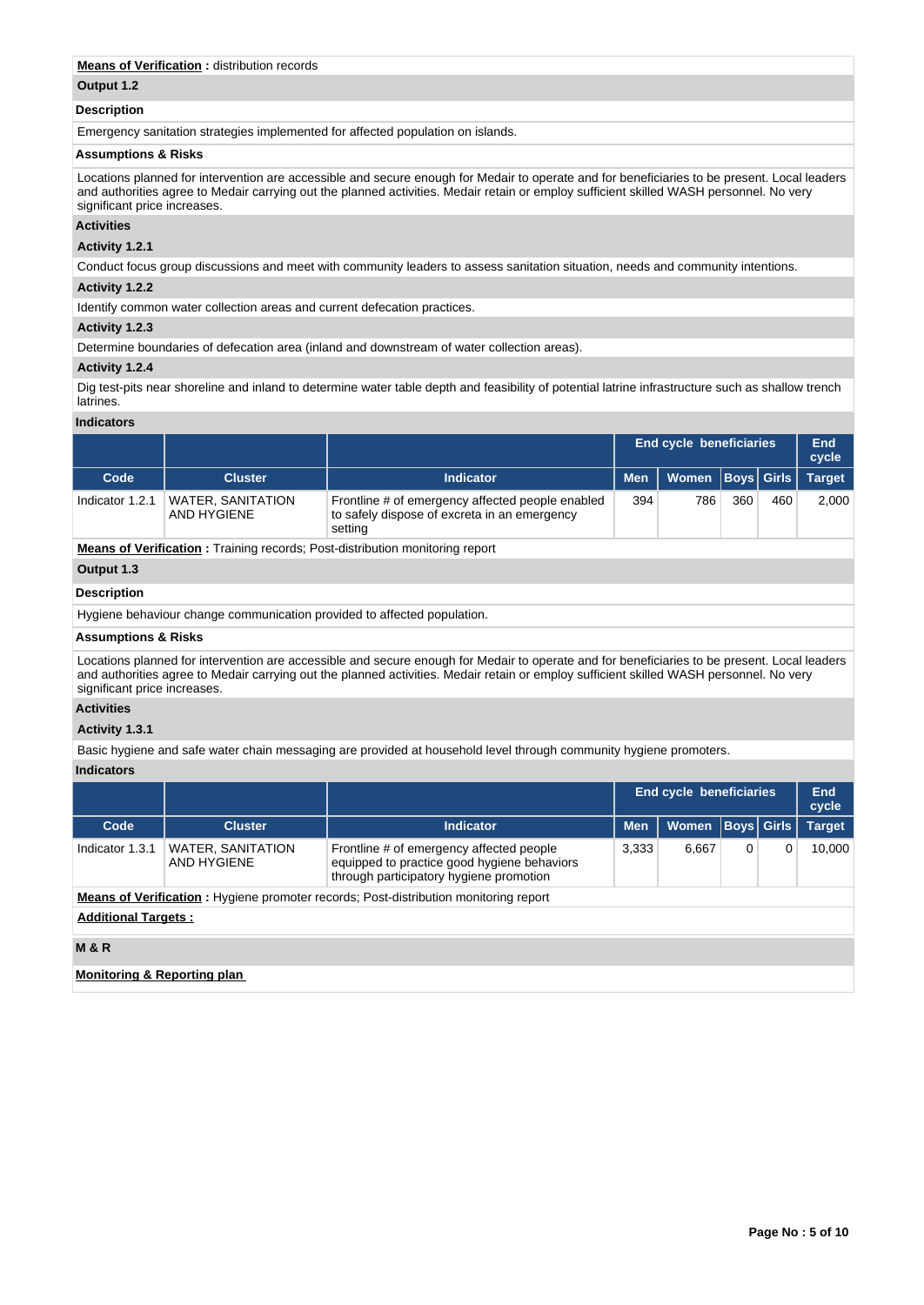At the start of this project, a baseline WASH assessment will be conducted to ascertain the current knowledge and practices of the affected population. This is particularly important given the changed context from the time of Medair's last KPC survey in early 2015, before the conflict escalated. Post-distribution monitoring and surveys will be conducted in communities receiving water filters to assess uptake of the filters as well as the effectiveness of the parallel hygiene messaging. Regular household water quality monitoring will also be conducted as part of Medair's longer term WASH programming. A full KPC survey will be conducted after the close of this project.

A monitoring and evaluation plan is in place which defines the means of verification for each indicator, including the following parameters: data sources, data collection methods and frequency, reporting formats and frequency, and the responsible parties for data collection, reporting and analysis. Reporting of these data generally occur on a weekly or monthly basis, depending on the data source. The monitoring and evaluation plan is developed at the beginning of the project, with the primary responsibility led by the WASH project managers and regular follow-up provided by the WASH Advisor. Moreover, a monthly internal report is submitted from field level to the main support base with an update on all indicators and targets to evaluate the progress of the project. The reports include a brief description of key activities, an outline of plans for the following month, as well as challenges and mitigation strategies. The reports are used to monitor and highlight indicators with schedule, cost or quality concerns.

WASH Project Managers are responsible for the implementation of the projects and Projects Coordinators are responsible for overseeing the overall implementation of the projects in accordance with the project proposals, ensuring objectives are met within the required time frame and budget. In addition, the WASH Advisor provides technical guidance to the project managers and is responsible for ensuring the quality of the implemented WASH projects.

#### **Workplan**

| <b>Activitydescription</b>                                                                                                                                    | Year | -1 | $\overline{2}$ |   |   | 5   | 6.           |                         | 8 | 9 | 110111112 |  |
|---------------------------------------------------------------------------------------------------------------------------------------------------------------|------|----|----------------|---|---|-----|--------------|-------------------------|---|---|-----------|--|
| Activity 1.1.1: Assess existing water sources and repair hand pumps as necessary                                                                              | 2016 |    | X              | X | X |     |              |                         |   |   |           |  |
| Activity 1.1.2: Install safe water supply in locations where appropriate, particularly<br>nutrition programme sites                                           | 2016 |    | X              | X | X |     |              |                         |   |   |           |  |
| Activity 1.1.3: Distribute household filters, alongside training on use, to affected<br>population lacking existing safe water supply                         | 2016 |    | X              | X | X | X   | <sup>X</sup> | $\mathsf{I} \mathsf{X}$ |   |   |           |  |
| Activity 1.1.4: Conduct post-distribution monitoring survey, water quality testing and<br>refresher training in locations where household filters distributed | 2016 |    | X              | X | X | ΙX. | ΙX.          | x                       |   |   |           |  |
| Activity 1.1.5: Distribute water storage containers to affected population                                                                                    | 2016 |    | x              | X | X |     |              |                         |   |   |           |  |
| Activity 1.3.1: Basic hygiene and safe water chain messaging are provided at<br>household level through community hygiene promoters.                          | 2016 |    | X              | X | X | X   | $\mathsf{x}$ | x                       |   |   |           |  |

# **OTHER INFO**

## **Accountability to Affected Populations**

As a member of HAP-I, Medair seeks to provide public information to the beneficiaries about the programmes provided through local authorities, community outreach and clinic/water point based awareness and hygiene promotion activities. Medair consults with local authorities, community leaders and staff regarding decisions to commence, adapt or complete programmes. The proposed project was developed through needs assessments including key informant interviews and focus group discussions. Additional discussions and consultation with the communities will occur before the project activities are initiated to ensure the activities are acceptable to the community members. Complaints and concerns from the communities are taken seriously and adjustments made to the programmes as necessary. Every staff member working with Medair in South Sudan gets an orientation on (and signs) the Code of Conduct, together with a "Summary of Minimum Standards for the Protection of Women and Children Against Sexual Abuse and Exploitation" which form part of the National and International Staff Guidelines. Medair also enforces Fraud and Misconduct Notification Guidelines.

## **Implementation Plan**

This project will be implemented in several concurrent streams in order to effectively address the most critical needs as soon as possible. Activities requiring vehicle support (e.g. construction or distributions) are prioritized for the start of the project before the wet season limits access.

The WASH technical team will initially focus on rehabilitating handpumps that require major repairs in order to improve access to safe water. Construction of hand dug wells will be prioritized for communities lacking an improved water source and where nutrition programs are in operation (e.g. Dindin and Gandor). Feasibility tests will also be conducted to assess whether construction of hand dug wells is appropriate on the islands (e.g. Tuarch Riek).

The WASH hygiene team will initially focus on Kok Island due to the congested conditions (with an estimated population around 2,000 people) and high risk of disease transmission. Activities will include sensitization on F-diagram and safe water chain messaging, training and distribution of water filters with follow-up hygiene promotion, and implementation of emergency sanitation strategies. Community consultations and hygiene promotion will also be implemented alongside the water supply activities conducted in other locations (e.g. Leer, Dindin, Padeah, Gandor, Guat).

Distribution of WASH NFI's will be coordinated with distribution of other NFI's in the area. Target communities will be identified based on the baseline survey results. Distributions will aim to be decentralized, except where logistical constraints are prohibitive (e.g. outlying islands such as Mer).

## **Coordination with other Organizations in project area**

| Name of the organization                                                                      | Areas/activities of collaboration and rationale                                                                    |
|-----------------------------------------------------------------------------------------------|--------------------------------------------------------------------------------------------------------------------|
| Ministry of Water Resources and Irrigation / Director of Rural Water<br>Supply and Sanitation | Communications of overall approach as necessary                                                                    |
| RRC / RRA, County and State Level Governance and WASH<br>authorities                          | Communication of project objectives and activities, clarified<br>expectations and MOU's, feedback and coordination |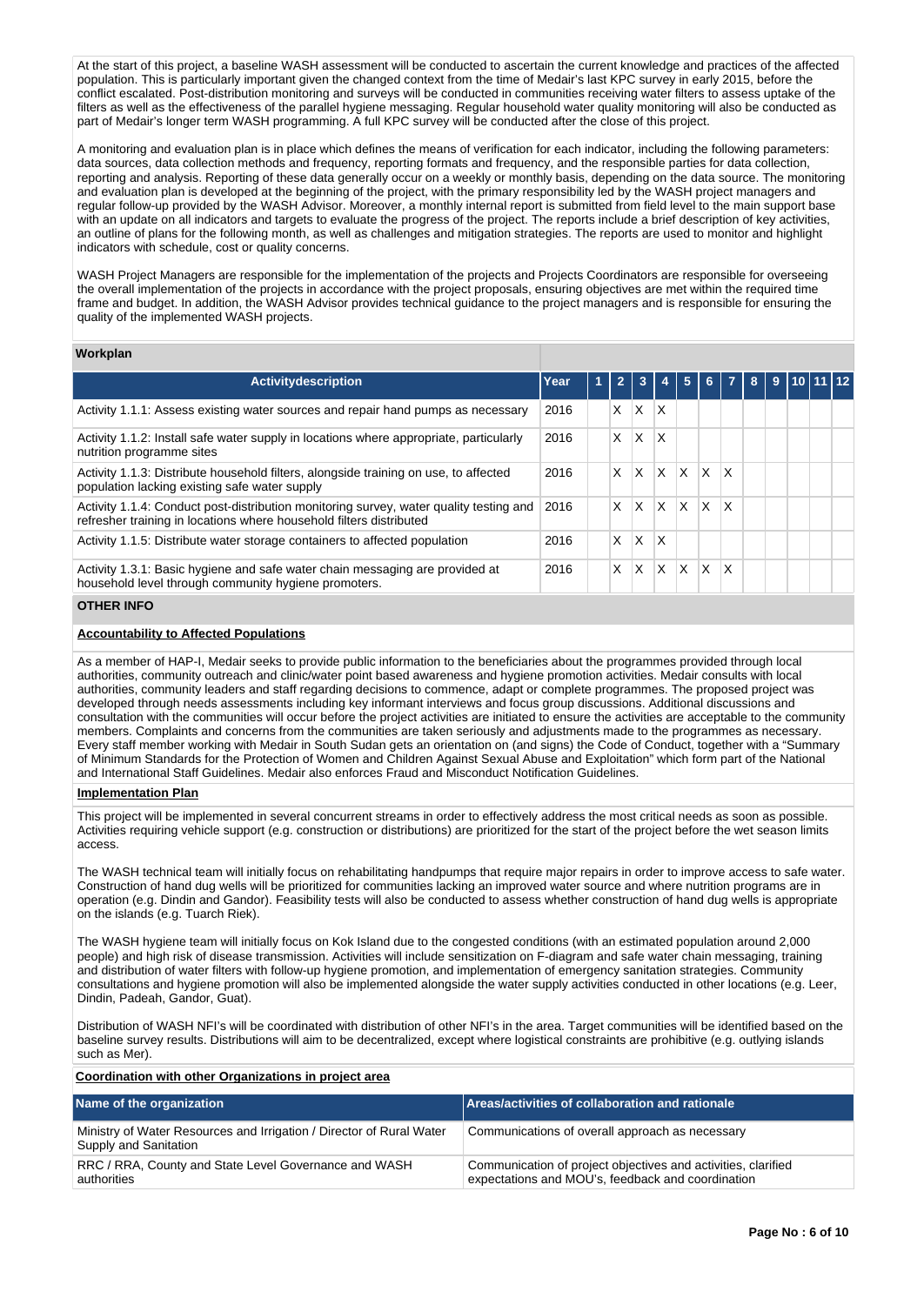| INGOs. NNGOs. UN                         | Regular communication to avoid duplication, ensure complimentary<br>activity methodologies, and to seek partnerships particularly with<br>longer term programs |
|------------------------------------------|----------------------------------------------------------------------------------------------------------------------------------------------------------------|
| WASH Cluster                             | ctively participate in and attend WASH Cluster meetings, strategic<br>advisory group (SAG), and technical working groups (TWG)                                 |
| <b>Environment Marker Of The Project</b> |                                                                                                                                                                |

# **Gender Marker Of The Project**

2a-The project is designed to contribute significantly to gender equality

# **Justify Chosen Gender Marker Code**

Medair mainstreams gender into WASH programming by assessing gender-specific needs and identifying appropriate responses to address the particular concerns of women, men, girls and boys during the assessment of WASH needs in the project locations. An emphasis will be placed on female only focus group discussions to ascertain specific concerns of women and girls, who bear the primary responsibility for water provision within the household. The focus group discussions will aim to collect information about the perceived risks in accessing WASH services in order to identify solutions to mitigate these risks. Female community members will be sought out for behaviour change communication, distribution and training on water filtration systems and sanitation sensitisation. Gender segregation will also be incorporated in the sanitation strategies.

## **Protection Mainstreaming**

Protection mainstreaming is integral to Medair's programs. In this project, protection issues will be addressed through several aspects: 1) Increasing access to services by decentralizing distributions and activities outside the main towns to limit beneficiary travel; 2) Assessment of distribution locations for proximity to (and access routes through) insecure areas; 3) Rehabilitating hand pumps to eliminate women/girls going to secluded areas for water collection (e.g. rivers, swamps, etc.); and 4) Providing water collection/storage containers to reduce the frequency of water collection trips to limit exposure of women/girls to risks. The response will seek to mitigate potential protection concerns and assess how the interventions may influence the ongoing conflict and movements of the population. Special attention is given to the most vulnerable groups like children, pregnant and lactating mothers, people with special needs and the elderly.

## **Country Specific Information**

| <b>Safety and Security</b> |  |  |
|----------------------------|--|--|
|                            |  |  |
| <b>Access</b>              |  |  |
|                            |  |  |

# **BUDGET**

| Code | <b>Budget Line Description</b>                                                                                                                                                                                                                                                                                                                                                                          |                                                                                                                       | D / S Quantity Unit | cost            | <b>Duration</b><br><b>Recurran</b><br>ce | $\frac{9}{6}$<br>charged<br>to CHF | <b>Total Cost</b> |  |  |
|------|---------------------------------------------------------------------------------------------------------------------------------------------------------------------------------------------------------------------------------------------------------------------------------------------------------------------------------------------------------------------------------------------------------|-----------------------------------------------------------------------------------------------------------------------|---------------------|-----------------|------------------------------------------|------------------------------------|-------------------|--|--|
|      | <b>Staff and Other Personnel Costs</b>                                                                                                                                                                                                                                                                                                                                                                  |                                                                                                                       |                     |                 |                                          |                                    |                   |  |  |
| 1.1  | Programme Nat. staff                                                                                                                                                                                                                                                                                                                                                                                    | D                                                                                                                     | 40                  | 861.5<br>6      | 6                                        | 19%                                | 39,369.85         |  |  |
|      | 40 staff (4 Community Liaison Officer, 6 WASH Technician, 2 WASH Sector Manager, 2 WASH project Assistant, 2 WASH<br>Construction Officer, 2 Warehouse Officer, 2 WASH Warehouse Assistant, 4 WASH Security Guard, 2 Warehouse Procurement<br>Officer, 2 Nutrition Manager, 4 IYCF Officer, 2 HR Assistant, 2 Field Logistics Officer, 2 ERT Projects Assistant, 2 Assistant<br><b>WASH Technician)</b> |                                                                                                                       |                     |                 |                                          |                                    |                   |  |  |
| 1.2  | Programme Int. staff                                                                                                                                                                                                                                                                                                                                                                                    | D                                                                                                                     | 8                   | 3,816<br>.28    | 6                                        | 19%                                | 34,877.75         |  |  |
|      | 8 staff : (ERT IRS Logisitician, Programme Funding Manager, WASH Advisor, Projects Coordinator, Warehouse Manager,<br>WASH Advisor, WASH Manager, WASH Project Manager                                                                                                                                                                                                                                  |                                                                                                                       |                     |                 |                                          |                                    |                   |  |  |
| 1.3  | Support base Nat. staff                                                                                                                                                                                                                                                                                                                                                                                 |                                                                                                                       |                     | 10 1,522<br>.01 | 6                                        | 19%                                | 17,387.44         |  |  |
|      | 10 staff-all allocated as a % to the project (Facilities Officer, Finance Officer, Fleet Manager, Flights Officer, Procurement<br>Assistant, 2 Procurement Officer, Senior Finance Officer, Senior HR Officer, Senior Payroll Officer)                                                                                                                                                                  |                                                                                                                       |                     |                 |                                          |                                    |                   |  |  |
| 1.4  | Support base Int. staff                                                                                                                                                                                                                                                                                                                                                                                 | S                                                                                                                     |                     | 8 2,576<br>.09  | 6                                        | 19%                                | 23.543.40         |  |  |
|      | Officer, Logistics Manager)                                                                                                                                                                                                                                                                                                                                                                             | 8 (Communications Officer, Country Director, 2 Deputy Country Director, Finance Manager, Human Resources Manager, ICT |                     |                 |                                          |                                    |                   |  |  |
|      | <b>Section Total</b>                                                                                                                                                                                                                                                                                                                                                                                    |                                                                                                                       |                     |                 |                                          |                                    | 115,178.44        |  |  |
|      | <b>Supplies, Commodities, Materials</b>                                                                                                                                                                                                                                                                                                                                                                 |                                                                                                                       |                     |                 |                                          |                                    |                   |  |  |
| 2.1  | <b>WASH</b> supplies                                                                                                                                                                                                                                                                                                                                                                                    | D                                                                                                                     | 9 <sup>1</sup>      | 254.7<br>7      | 6                                        | 19%                                | 2,619.44          |  |  |
|      | Spare Parts for Borehole Repair, Calcium Hypochlorite for borehole treatment, H2S Test Strips (Well and HH Sampling),<br>Overalls, gumboots                                                                                                                                                                                                                                                             |                                                                                                                       |                     |                 |                                          |                                    |                   |  |  |
| 2.2  | <b>Water Filters</b>                                                                                                                                                                                                                                                                                                                                                                                    | D                                                                                                                     | 1                   | 9,500<br>.00    | 6                                        | 100%                               | 57,000.00         |  |  |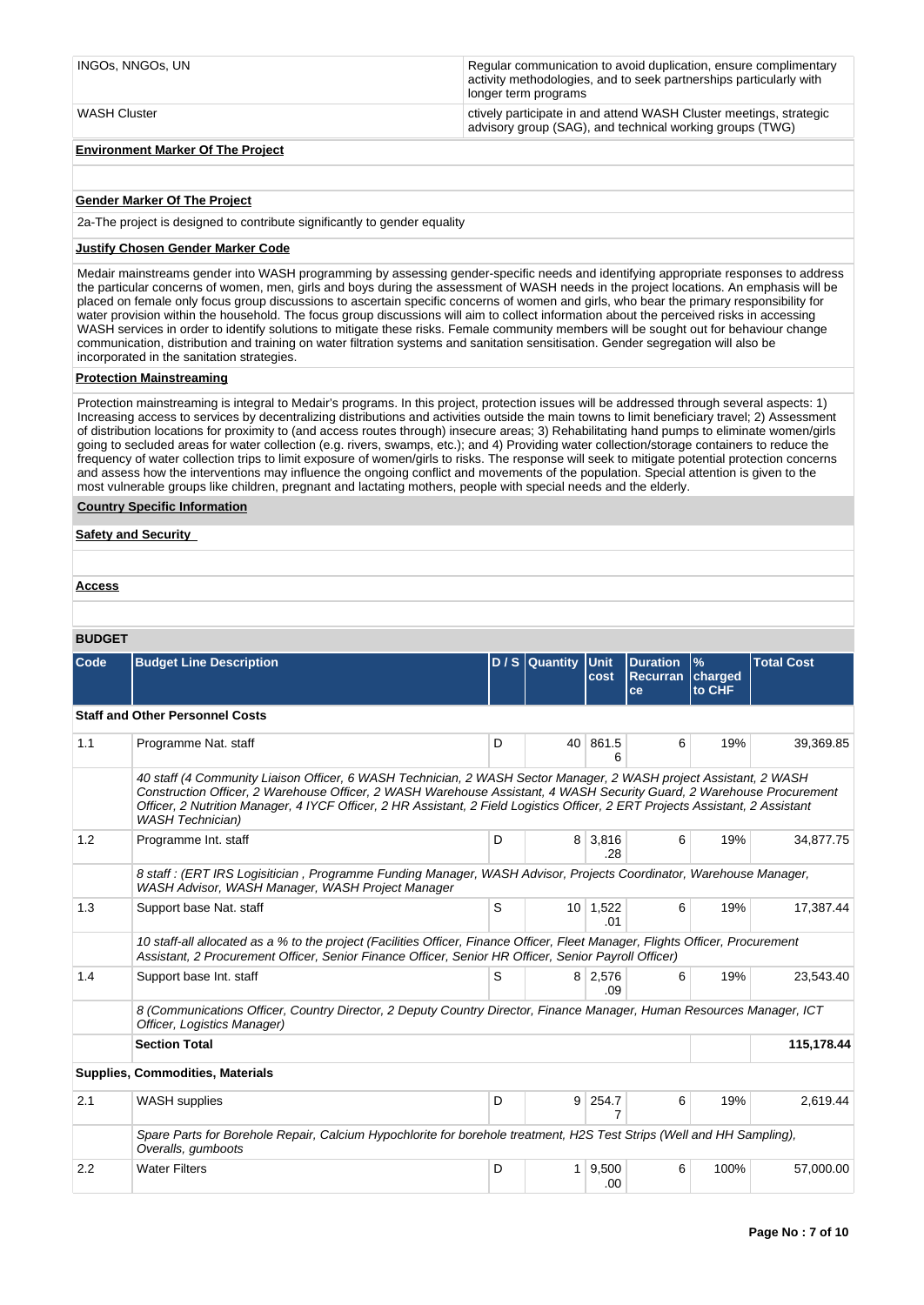|               | PoU water filters for distribution                                       |             |                |                       |         |     |            |
|---------------|--------------------------------------------------------------------------|-------------|----------------|-----------------------|---------|-----|------------|
| 2.3           | Construction materials and tools                                         | D           |                | 7 6,279<br>.97        | 6       | 19% | 50,219.66  |
|               | (timber, cement, bamboo, poles, tarpaulins, hand washing station, pipes) |             |                |                       |         |     |            |
| 2.4           | Fuel and furnitures                                                      | D           |                | 2 5,847<br>.30        | 6       | 19% | 13,359.91  |
|               | Fuel for vehicles and pumps                                              |             |                |                       |         |     |            |
| 2.5           | Incentives and Casual labour                                             | D           |                | 2   8,660<br>.74      | 6       | 19% | 19,788.06  |
|               | To support implementation of project activities                          |             |                |                       |         |     |            |
| 2.6           | Transport costs                                                          | D           |                | $1 \, 30,16$<br>1.18  | 6       | 19% | 34,456.13  |
|               | Transport costs for WASH distribution items to the response sites        |             |                |                       |         |     |            |
| 2.7           | Training and awareness raising                                           | D           |                | $2 \mid 3,976$<br>.96 | 6       | 19% | 9,086.56   |
|               | Community and hygiene promoter training and awareness raising            |             |                |                       |         |     |            |
|               | <b>Section Total</b>                                                     |             |                |                       |         |     | 186,529.76 |
| Equipment     |                                                                          |             |                |                       |         |     |            |
| 3.1           | Com - Thuraya/sat phones                                                 | D           | 1 <sup>1</sup> | 249.9<br>6            | 6       | 19% | 285.55     |
|               | Communications to support project activities                             |             |                |                       |         |     |            |
| 3.2           | Laptop                                                                   | D           | 1 <sup>1</sup> | 499.9<br>2            | 6       | 19% | 571.11     |
|               | Laptop                                                                   |             |                |                       |         |     |            |
| 3.3           | Household, IT, Power, and Communications equipment                       | S           | 7 <sup>1</sup> | 106.7<br>7            | 6       | 19% | 853.82     |
|               | Support base costs                                                       |             |                |                       |         |     |            |
|               | <b>Section Total</b>                                                     |             |                |                       |         |     | 1,710.48   |
|               | <b>Contractual Services</b>                                              |             |                |                       |         |     |            |
| 4.1           | Survey and evaluations for the project                                   | D           |                | 1 619.5<br>7          | 6       | 19% | 707.80     |
|               | Costs to support project monitoring activities                           |             |                |                       |         |     |            |
| 4.2           | Legal fees                                                               | $\mathbb S$ |                | 1 97.49               | 6       | 19% | 111.37     |
|               | Legal fees for the support base                                          |             |                |                       |         |     |            |
|               | <b>Section Total</b>                                                     |             |                |                       |         |     | 819.17     |
| <b>Travel</b> |                                                                          |             |                |                       |         |     |            |
| 5.1           | <b>Ground Travel</b>                                                     | D           |                | $1 \mid 1,267$<br>.52 | 6       | 19% | 1,448.01   |
|               | (taxi to and from airport)                                               |             |                |                       |         |     |            |
| 5.2           | <b>Ground Travel</b>                                                     | $\mathbb S$ |                | 1 613.4<br>0          | $\,6\,$ | 19% | 700.75     |
|               | (taxi for support managers)                                              |             |                |                       |         |     |            |
| 5.3           | Continental flights                                                      | D           |                | 1 6,747<br>.13        | 6       | 19% | 7,707.92   |
|               | (for programme staff)                                                    |             |                |                       |         |     |            |
| 5.4           | Continental flights                                                      | $\mathbb S$ |                | $1$ 926.1<br>0        | $\,6\,$ | 19% | 1,057.98   |
|               | (for support managers)                                                   |             |                |                       |         |     |            |
| 5.5           | Intercontinental flights                                                 | D           |                | $1 \mid 2,155$<br>.91 | $\,6\,$ | 19% | 2,462.91   |
|               | (home leave for programme staff)                                         |             |                |                       |         |     |            |
| 5.6           | Intercontinental flights                                                 | $\mathsf S$ |                | 1   839.8<br>6        | 6       | 19% | 959.46     |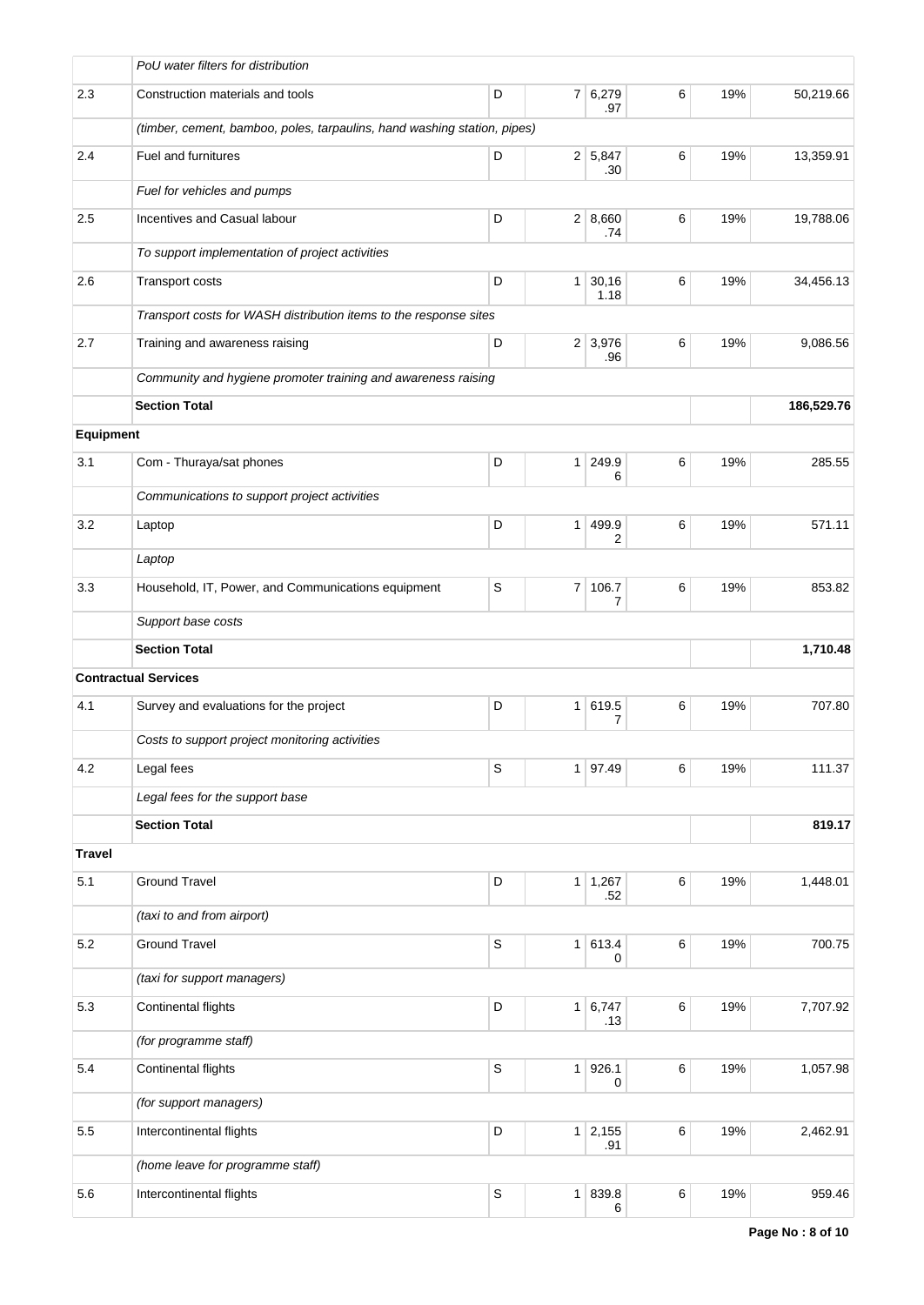|      | (home leave for support staff)                                                                                 |   |                |                           |   |     |           |
|------|----------------------------------------------------------------------------------------------------------------|---|----------------|---------------------------|---|-----|-----------|
| 5.7  | Rental of vehicle/boat, including fuel, insurance and<br>maintenance                                           | D |                | 1 9,594<br>.15            | 6 | 19% | 10,960.36 |
|      | Vehicle/boat rental costs to support project activities                                                        |   |                |                           |   |     |           |
| 5.8  | Rental of vehicle, including fuel, license, insurance, and<br>maintenance                                      | S | 1 <sup>1</sup> | 3,359<br>.04              | 6 | 19% | 3,837.37  |
|      | Vehicle rental costs, support base                                                                             |   |                |                           |   |     |           |
|      | <b>Section Total</b>                                                                                           |   |                |                           |   |     | 29,134.76 |
|      | <b>General Operating and Other Direct Costs</b>                                                                |   |                |                           |   |     |           |
| 7.1  | Office supplies                                                                                                | D | 3 <sup>1</sup> | 116.6<br>5                | 6 | 19% | 399.78    |
|      | (cartridges, stationery, paper for the project)                                                                |   |                |                           |   |     |           |
| 7.2  | Office supplies                                                                                                | S |                | 8 56.32                   | 6 | 19% | 514.72    |
|      | (cartridges, stationery, paper for the supporting staff)                                                       |   |                |                           |   |     |           |
| 7.3  | Transport                                                                                                      | D |                | 3 835.7<br>$\Omega$       | 6 | 19% | 2,864.11  |
|      | Transportation costs for non-beneficiary goods to project site, plus packaging materials linked to the project |   |                |                           |   |     |           |
| 7.4  | Transport for non-beneficiary goods, packaging materials<br>linked to support                                  | S |                | 3 223.3<br>0              | 6 | 19% | 765.29    |
|      | Transportation costs at support base                                                                           |   |                |                           |   |     |           |
| 7.5  | Communication costs for the project                                                                            | D |                | 3 633.2<br>3              | 6 | 19% | 2,170.21  |
|      | (phone, internet, satellite communications)                                                                    |   |                |                           |   |     |           |
| 7.6  | Communication costs for the supporting staff                                                                   | S | 3 <sup>1</sup> | 468.5<br>0                | 6 | 19% | 1,605.64  |
|      | (phone, internet, satellite communications)                                                                    |   |                |                           |   |     |           |
| 7.7  | Visibility material for the project                                                                            | D |                | $1 \mid 1,041$<br>.50     | 6 | 19% | 1,189.81  |
|      | Contribution to visibility materials at project sites                                                          |   |                |                           |   |     |           |
| 7.8  | Visibility material for the support                                                                            | S | 1              | 6.25                      | 6 | 19% | 7.14      |
|      | Contribution to visibility costs at support base                                                               |   |                |                           |   |     |           |
| 7.9  | Facility maintenance, and supplies                                                                             | D |                | 5 1,131<br>.26            | 6 | 19% | 6,461.76  |
|      | (Warehouse maintenance, supplies, generators, water for warehouse, warehouse rent)                             |   |                |                           |   |     |           |
| 7.10 | Facility constuction, maintenance, furniture, utilities, and<br>supplies                                       | S |                | 5 531.4<br>0              | 6 | 19% | 3,035.36  |
|      | (Office, house repairs, electrical repairs, gas, electricity)                                                  |   |                |                           |   |     |           |
| 7.11 | Office equipment maintenance, security supplies                                                                | D |                | 4 293.7<br>0              | 6 | 19% | 1,342.09  |
|      | (Warehouse security maintenance, computer/Thuraya repair)                                                      |   |                |                           |   |     |           |
| 7.12 | Office equipment maintenance, security supplies                                                                | S |                | 6 219.7<br>$\overline{2}$ | 6 | 19% | 1,506.05  |
|      | (locks, batteries, fire alarms, fire extinguishers)                                                            |   |                |                           |   |     |           |
| 7.13 | Warehouse rent costs for WASH project                                                                          | D | 1 <sup>1</sup> | 10,67<br>1.31             | 6 | 19% | 12,190.90 |
|      | Rental costs for warehouse space                                                                               |   |                |                           |   |     |           |
| 7.14 | Office rent for support                                                                                        | S |                | $1 \mid 5,607$<br>.76     | 6 | 19% | 6,406.31  |